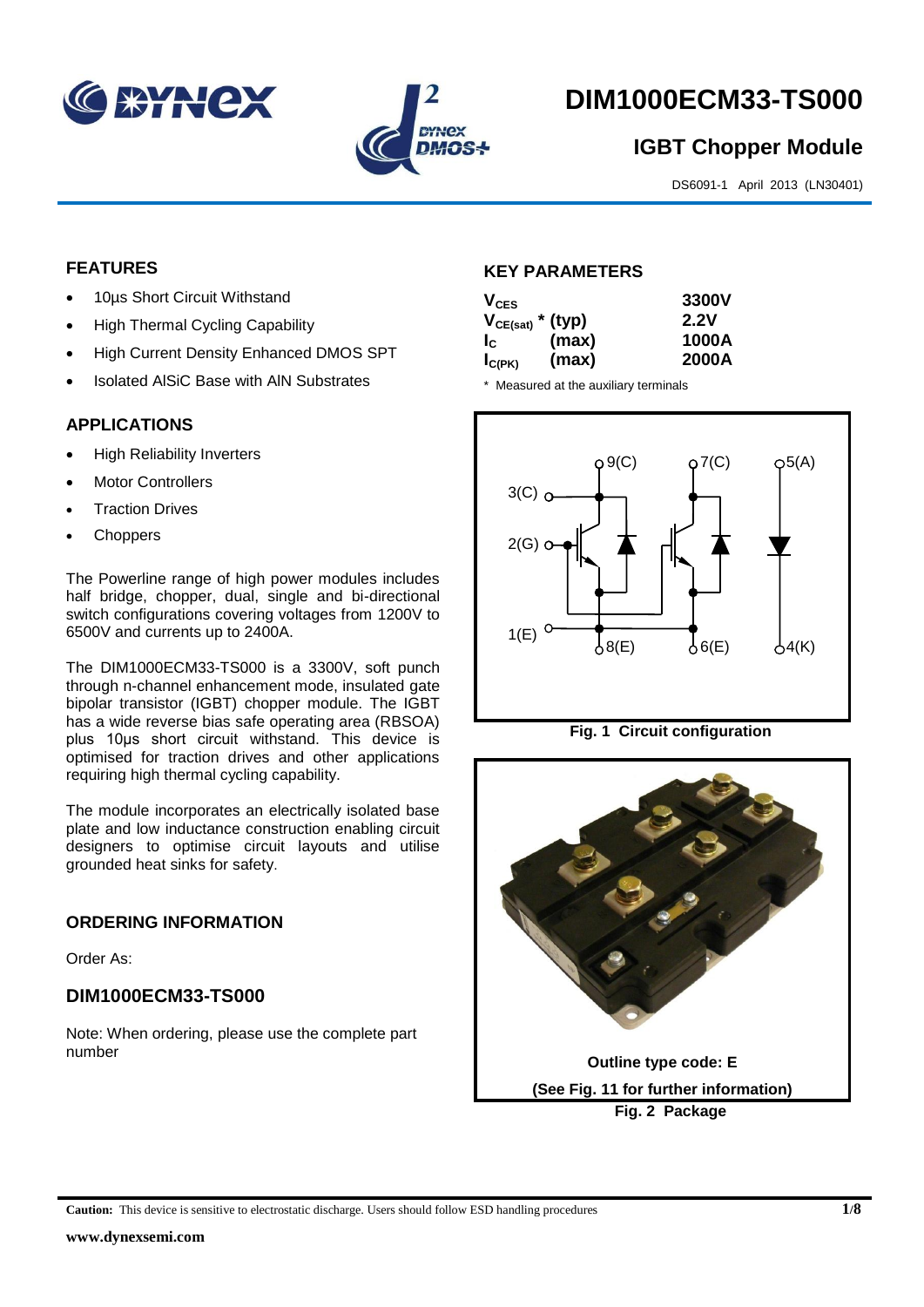#### **ABSOLUTE MAXIMUM RATINGS**

Stresses above those listed under 'Absolute Maximum Ratings' may cause permanent damage to the device. In extreme conditions, as with all semiconductors, this may include potentially hazardous rupture of the package. Appropriate safety precautions should always be followed. Exposure to Absolute Maximum Ratings may affect device reliability.

#### **Tcase = 25°C unless stated otherwise**

| Symbol            | <b>Parameter</b>                  | <b>Test Conditions</b>                                   | Max. | <b>Units</b> |
|-------------------|-----------------------------------|----------------------------------------------------------|------|--------------|
| $V_{CES}$         | Collector-emitter voltage         | $V_{GE} = 0V$                                            | 3300 | V            |
| $V_{\text{GES}}$  | Gate-emitter voltage              |                                                          | ±20  | V            |
| $I_{\rm C}$       | Continuous collector current      | $T_{\text{case}} = 110^{\circ}C$                         | 1000 | A            |
| $I_{C(PK)}$       | Peak collector current            | 1ms, $T_{\text{case}} = 140^{\circ}$ C                   | 2000 | A            |
| $P_{\text{max}}$  | Max. transistor power dissipation | $T_{\text{case}} = 25^{\circ}C$ , $T_i = 150^{\circ}C$   | 10.4 | kW           |
| $I^2t$            | Diode $I^2$ t value (IGBT arm)    |                                                          | 320  | $kA^2s$      |
|                   | Diode $I^2$ t value (Diode arm)   | $V_R = 0$ , $t_p = 10$ ms, $T_i = 125$ °C                | 320  | $kA^2s$      |
| $V_{\text{isol}}$ | Isolation voltage - per module    | Commoned terminals to base plate.<br>AC RMS, 1 min, 50Hz | 6000 | V            |
| $Q_{PD}$          | Partial discharge - per module    | IEC1287, $V_1$ = 3500V, $V_2$ = 2600V, 50Hz RMS          | 10   | pC           |

#### **THERMAL AND MECHANICAL RATINGS**

| Internal insulation material:     | AIN              |
|-----------------------------------|------------------|
| Baseplate material:               | <b>AISiC</b>     |
| Creepage distance:                | 33mm             |
| Clearance:                        | 20 <sub>mm</sub> |
| CTI (Comparative Tracking Index): | >600             |

| Symbol           | <b>Parameter</b>                                      | <b>Test Conditions</b>                        | Min   | Typ. | <b>Max</b>     | <b>Units</b>    |
|------------------|-------------------------------------------------------|-----------------------------------------------|-------|------|----------------|-----------------|
| $R_{th(i-c)}$    | Thermal resistance – transistor                       | Continuous dissipation -<br>junction to case  |       | ۰    | 12             | °C/kW           |
| $R_{th(j-c)}$    | Thermal resistance - diode (IGBT arm)                 | Continuous dissipation -<br>junction to case  |       | ۰    | 24             | °C/kW           |
| $R_{th(i-c)}$    | Thermal resistance - diode (Diode arm)                | Continuous dissipation -<br>junction to case  |       | ۰    | 24             | °C/kW           |
| $R_{th(c-h)}$    | Thermal resistance – case to heatsink<br>(per module) | Mounting torque 5Nm<br>(with mounting grease) |       | ۰    | 8              | °C/kW           |
| $T_i$            | Junction temperature                                  | Transistor                                    |       | ٠    | 150            | $^{\circ}C$     |
|                  |                                                       | Diode                                         |       | ۰    | 150            | $\rm ^{\circ}C$ |
| $T_{\text{stg}}$ | Storage temperature range                             |                                               | $-40$ | ٠    | 125            | $^{\circ}C$     |
|                  |                                                       | Mounting - M6                                 |       | ۰    | 5              | Nm              |
|                  | Screw torque                                          | Electrical connections - M4                   |       | ۰    | $\overline{2}$ | Nm              |
|                  |                                                       | Electrical connections - M8                   |       |      | 10             | Nm              |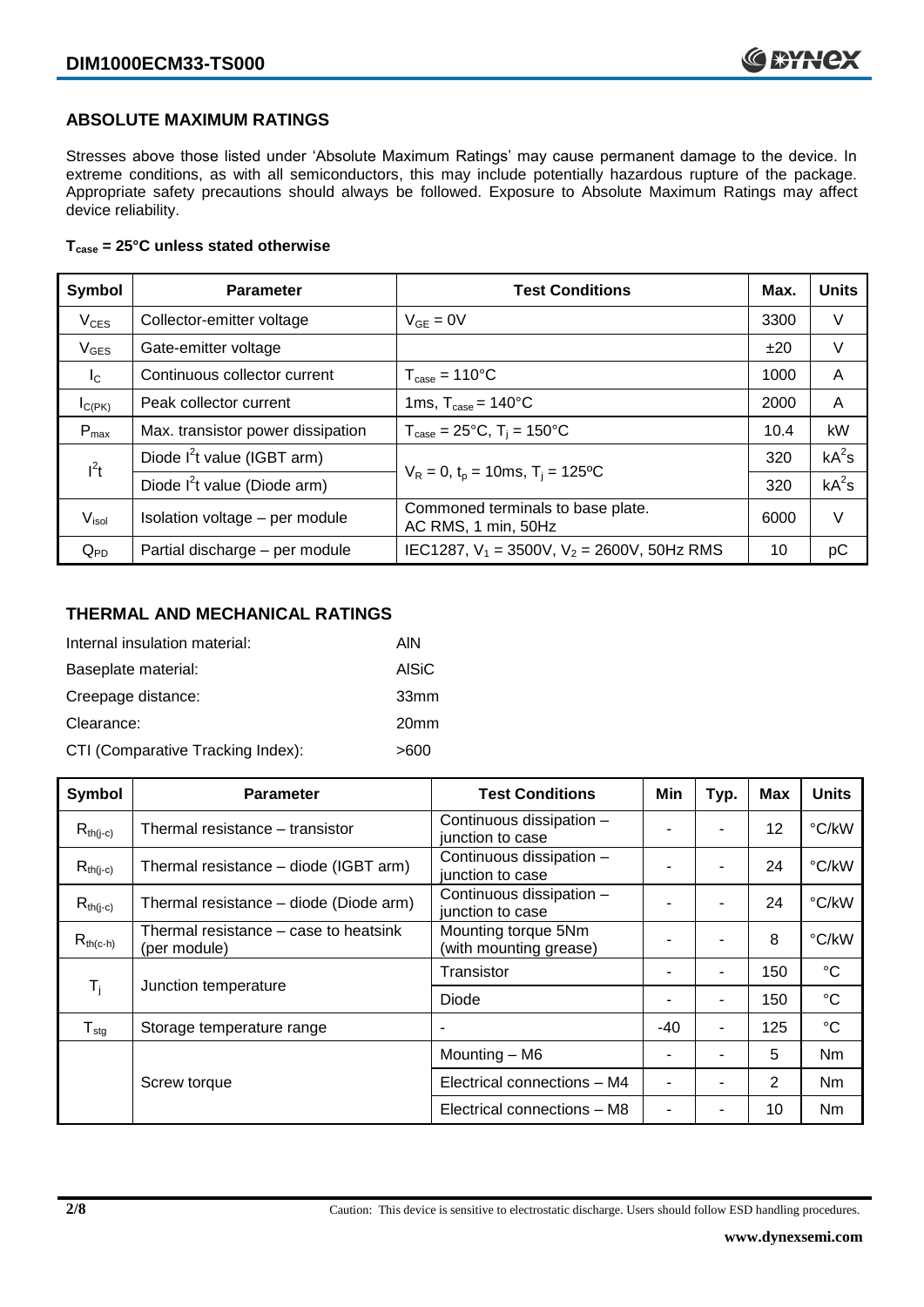### **ELECTRICAL CHARACTERISTICS**

#### **Tcase = 25°C unless stated otherwise.**

| <b>Symbol</b>              | Parameter                                   | <b>Test Conditions</b>                                                                                                                                         | Min | <b>Typ</b>       | <b>Max</b>   | <b>Units</b> |
|----------------------------|---------------------------------------------|----------------------------------------------------------------------------------------------------------------------------------------------------------------|-----|------------------|--------------|--------------|
|                            |                                             | $V_{GE} = 0V$ , $V_{CE} = V_{CES}$                                                                                                                             |     |                  | 4            | mA           |
| $I_{\text{CES}}$           | Collector cut-off current                   | $V_{GE} = 0V$ , $V_{CE} = V_{CES}$ , $T_{case} = 125^{\circ}C$                                                                                                 |     |                  | 60           | mA           |
|                            |                                             | $V_{GE} = 0V$ , $V_{CE} = V_{CES}$ , $T_{case} = 150^{\circ}C$                                                                                                 |     |                  | 100          | mA           |
| $I_{\text{GES}}$           | Gate leakage current                        | $V_{GE} = \pm 20 V$ , $V_{CE} = 0V$                                                                                                                            |     |                  | $\mathbf{1}$ | μA           |
| $V_{GE(TH)}$               | Gate threshold voltage                      | $I_C = 80mA$ , $V_{GE} = V_{CE}$                                                                                                                               |     | 5.7              |              | $\vee$       |
|                            |                                             | $V_{GE}$ = 15V, $I_C$ = 1000A                                                                                                                                  |     | $2.2\phantom{0}$ |              | V            |
| $V_{CE(sat)}$ <sup>†</sup> | Collector-emitter saturation<br>voltage     | $V_{GE}$ = 15V, $I_C$ = 1000A, T <sub>i</sub> = 125°C                                                                                                          |     | 2.8              |              | $\vee$       |
|                            |                                             | $V_{GE}$ = 15V, I <sub>C</sub> = 1000A, T <sub>i</sub> = 150°C                                                                                                 |     | 3.0              |              | V            |
| $I_F$                      | Diode forward current                       | <b>DC</b>                                                                                                                                                      |     | 1000             |              | A            |
| $I_{FM}$                   | Diode maximum forward current               | $t_p = 1$ ms                                                                                                                                                   |     | 2000             |              | A            |
|                            | Diode forward voltage<br>(IGBT & Diode arm) | $I_F = 1000A$                                                                                                                                                  |     | 2.4              |              | $\vee$       |
| $V_F$ <sup>†</sup>         |                                             | $I_F = 1000A$ , $T_i = 125^{\circ}C$                                                                                                                           |     | 2.5              |              | V            |
|                            |                                             | $I_F = 1000A$ , $T_i = 150^{\circ}C$                                                                                                                           |     | 2.4              |              | V            |
| $C_{\text{ies}}$           | Input capacitance                           | $V_{CE} = 25V$ , $V_{GE} = 0V$ , $f = 1MHz$                                                                                                                    |     | 170              |              | nF           |
| $Q_q$                      | Gate charge                                 | $±15V$ Including external C <sub>ge</sub>                                                                                                                      |     | 17               |              | $\mu$ C      |
| $C_{res}$                  | Reverse transfer capacitance                | $V_{CE} = 25V, V_{GE} = 0V, f = 1MHz$                                                                                                                          |     | 4                |              | nF           |
|                            | Module inductance                           | <b>IGBT</b>                                                                                                                                                    |     | 15               |              | nH           |
| $L_M$                      |                                             | <b>Diode</b>                                                                                                                                                   |     | 25               |              |              |
| $R_{INT}$                  |                                             | <b>IGBT</b>                                                                                                                                                    |     | 135              |              |              |
|                            | Internal resistance                         | <b>Diode</b>                                                                                                                                                   |     | 270              |              | $\mu\Omega$  |
| SC <sub>Data</sub>         | Short circuit current, I <sub>SC</sub>      | $T_i = 150^{\circ}C$ , $V_{CC} = 2500V$<br>$t_p \le 10 \mu s$ , $V_{GE} \le 15 V$<br>$V_{CE \text{(max)}} = V_{CES} - L^{\dagger} \times dl/dt$<br>IEC 60747-9 |     | 3700             |              | A            |

#### **Note:**

 $^\dagger$  Measured at the auxiliary terminals

 $\check{}$  L is the circuit inductance + L<sub>M</sub>

**Caution:** This device is sensitive to electrostatic discharge. Users should follow ESD handling procedures **3/8**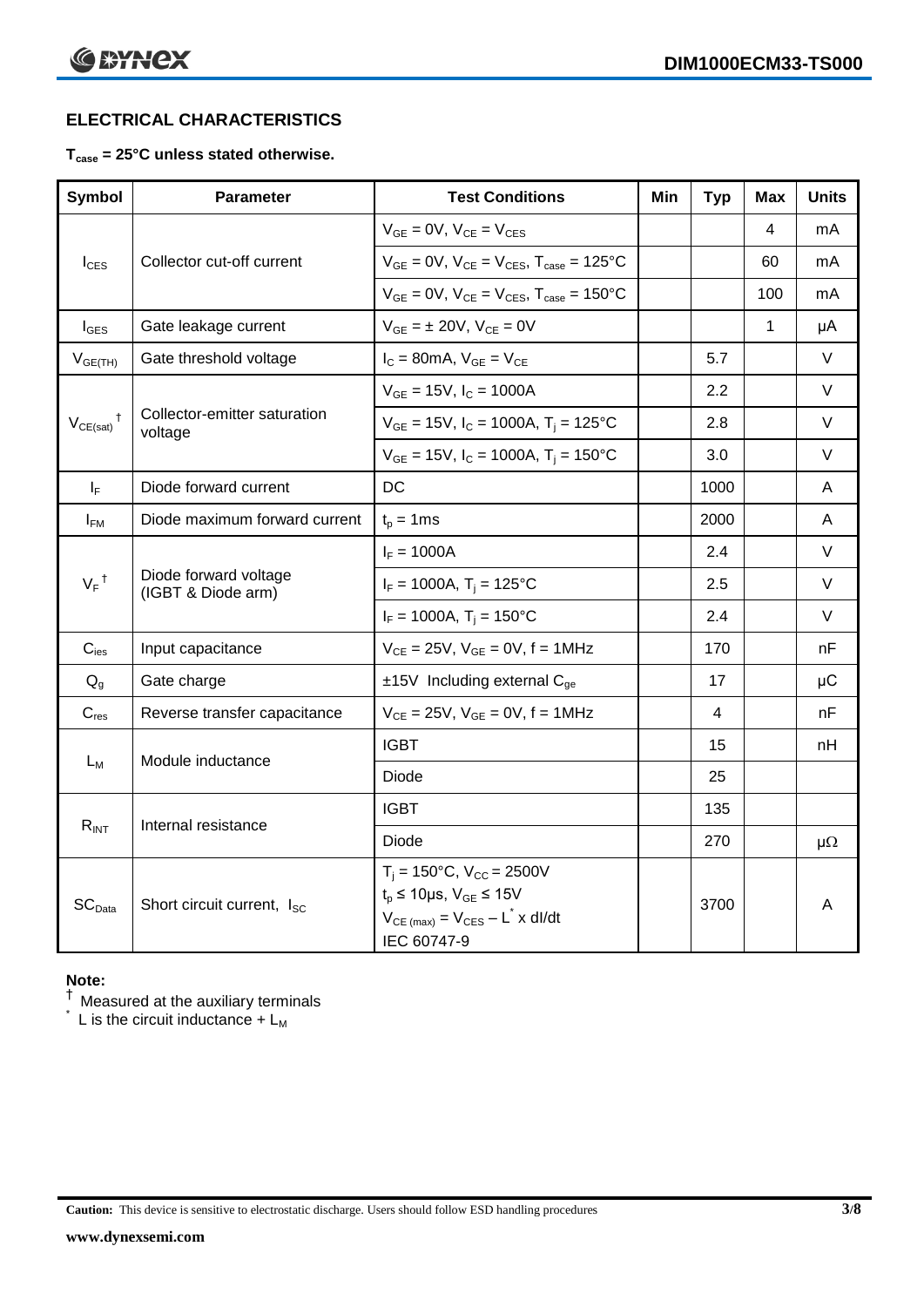### **ELECTRICAL CHARACTERISTICS**

**Tcase = 25°C unless stated otherwise**

| Symbol       | <b>Parameter</b>               | <b>Test Conditions</b>                              | Min | Typ. | Max | <b>Units</b> |
|--------------|--------------------------------|-----------------------------------------------------|-----|------|-----|--------------|
| $t_{d(off)}$ | Turn-off delay time            | $I_c = 1000A$                                       |     | 2700 |     | ns           |
| t            | Fall time                      | $V_{GE} = \pm 15V$                                  |     | 520  |     | ns           |
| $E_{OFF}$    | Turn-off energy loss           | $V_{CE} = 1800V$                                    |     | 1950 |     | mJ           |
| $t_{d(on)}$  | Turn-on delay time             | $R_{G(ON)} = 2.7\Omega$<br>$R_{G(OFF)} = 2.2\Omega$ |     | 1000 |     | ns           |
| t,           | Rise time                      | $C_{\text{qe}} = 220nF$                             |     | 400  |     | ns           |
| $E_{ON}$     | Turn-on energy loss            | $L_s \sim 100nH$                                    |     | 1300 |     | mJ           |
| $Q_{rr}$     | Diode reverse recovery charge  | $I_F = 1000A$                                       |     | 570  |     | $\mu$ C      |
| $I_{rr}$     | Diode reverse recovery current | $V_{CF} = 1800V$                                    |     | 615  |     | A            |
| $E_{rec}$    | Diode reverse recovery energy  | $dl_F/dt = 2700A/\mu s$                             |     | 670  |     | mJ           |

#### **Tcase = 125°C unless stated otherwise**

| Symbol              | <b>Parameter</b>               | <b>Test Conditions</b>                              | Min | Typ. | <b>Max</b> | <b>Units</b> |
|---------------------|--------------------------------|-----------------------------------------------------|-----|------|------------|--------------|
| $t_{d(\text{off})}$ | Turn-off delay time            | $I_c = 1000A$                                       |     | 2750 |            | ns           |
| t                   | Fall time                      | $V_{GF} = \pm 15V$                                  |     | 570  |            | ns           |
| $E_{OFF}$           | Turn-off energy loss           | $V_{CE} = 1800V$                                    |     | 2200 |            | mJ           |
| $t_{d(on)}$         | Turn-on delay time             | $R_{G(ON)} = 2.7\Omega$<br>$R_{G(OFF)} = 2.2\Omega$ |     | 1020 |            | ns           |
| t,                  | Rise time                      | $C_{qe} = 220nF$                                    |     | 420  |            | ns           |
| $E_{ON}$            | Turn-on energy loss            | $L_s \sim 100nH$                                    |     | 1700 |            | mJ           |
| $Q_{rr}$            | Diode reverse recovery charge  | $I_F = 1000A$                                       |     | 935  |            | μC           |
| $I_{rr}$            | Diode reverse recovery current | $V_{CE} = 1800V$                                    |     | 775  |            | A            |
| $E_{rec}$           | Diode reverse recovery energy  | $dl_F/dt = 2700A/\mu s$                             |     | 1150 |            | mJ           |

#### **Tcase = 150°C unless stated otherwise**

| Symbol              | <b>Parameter</b>               | <b>Test Conditions</b>                              | Min | Typ. | Max | <b>Units</b> |
|---------------------|--------------------------------|-----------------------------------------------------|-----|------|-----|--------------|
| $t_{d(\text{off})}$ | Turn-off delay time            | $I_c = 1000A$                                       |     | 2800 |     | ns           |
| t,                  | Fall time                      | $V_{GE} = \pm 15V$                                  |     | 550  |     | ns           |
| $E_{OFF}$           | Turn-off energy loss           | $V_{CE} = 1800V$                                    |     | 2300 |     | mJ           |
| $t_{d(on)}$         | Turn-on delay time             | $R_{G(ON)} = 2.7\Omega$<br>$R_{G(OFF)} = 2.2\Omega$ |     | 1030 |     | ns           |
| t,                  | Rise time                      | $C_{qe} = 220nF$                                    |     | 430  |     | ns           |
| $E_{ON}$            | Turn-on energy loss            | $L_s \sim 100$ nH                                   |     | 1850 |     | mJ           |
| $Q_{rr}$            | Diode reverse recovery charge  | $I_F = 1000A$                                       |     | 1070 |     | μC           |
| $I_{rr}$            | Diode reverse recovery current | $V_{CF} = 1800V$                                    |     | 800  |     | A            |
| $E_{rec}$           | Diode reverse recovery energy  | $dl_F/dt = 2700A/\mu s$                             |     | 1300 |     | mJ           |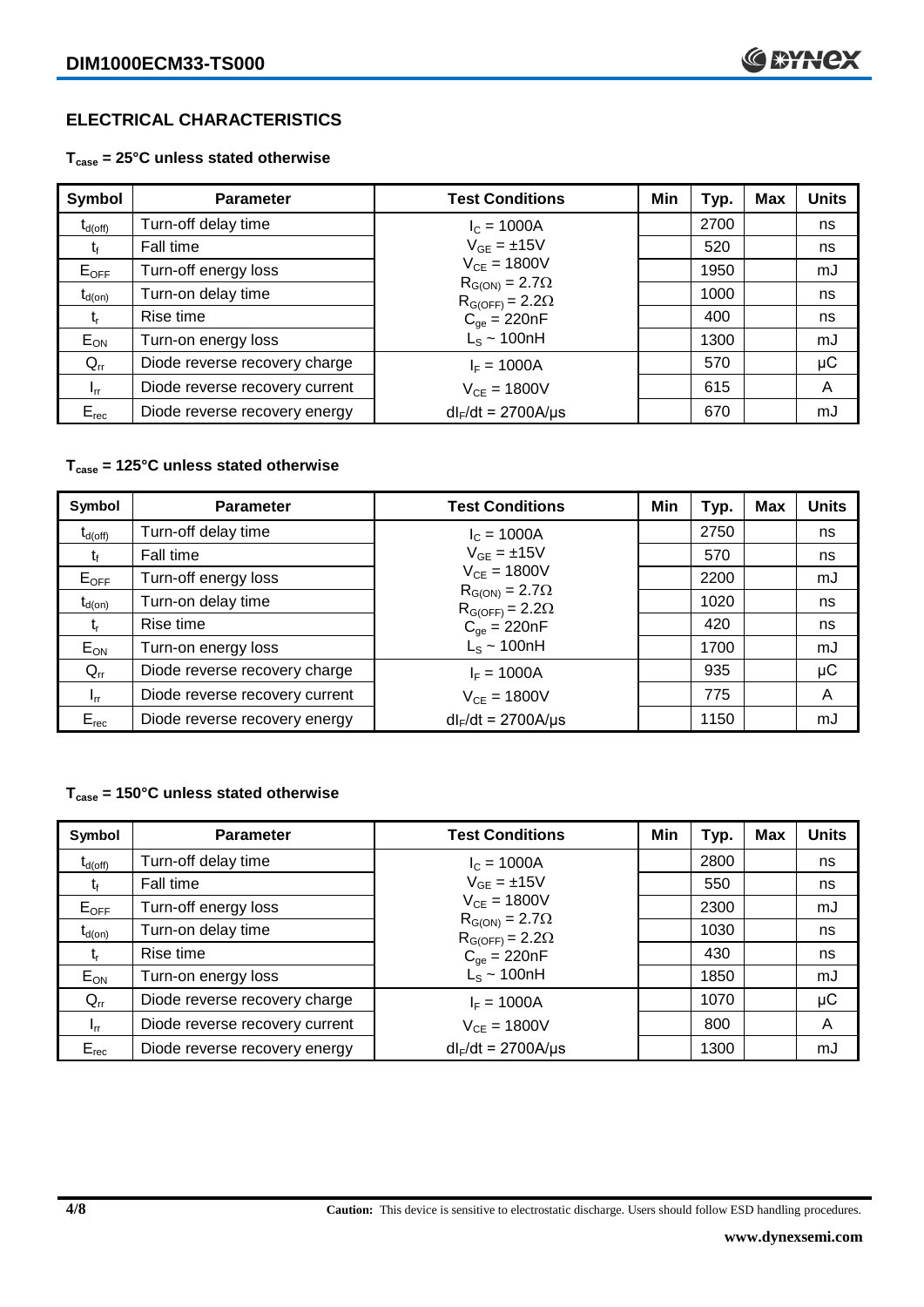

**Caution:** This device is sensitive to electrostatic discharge. Users should follow ESD handling procedures **5/8**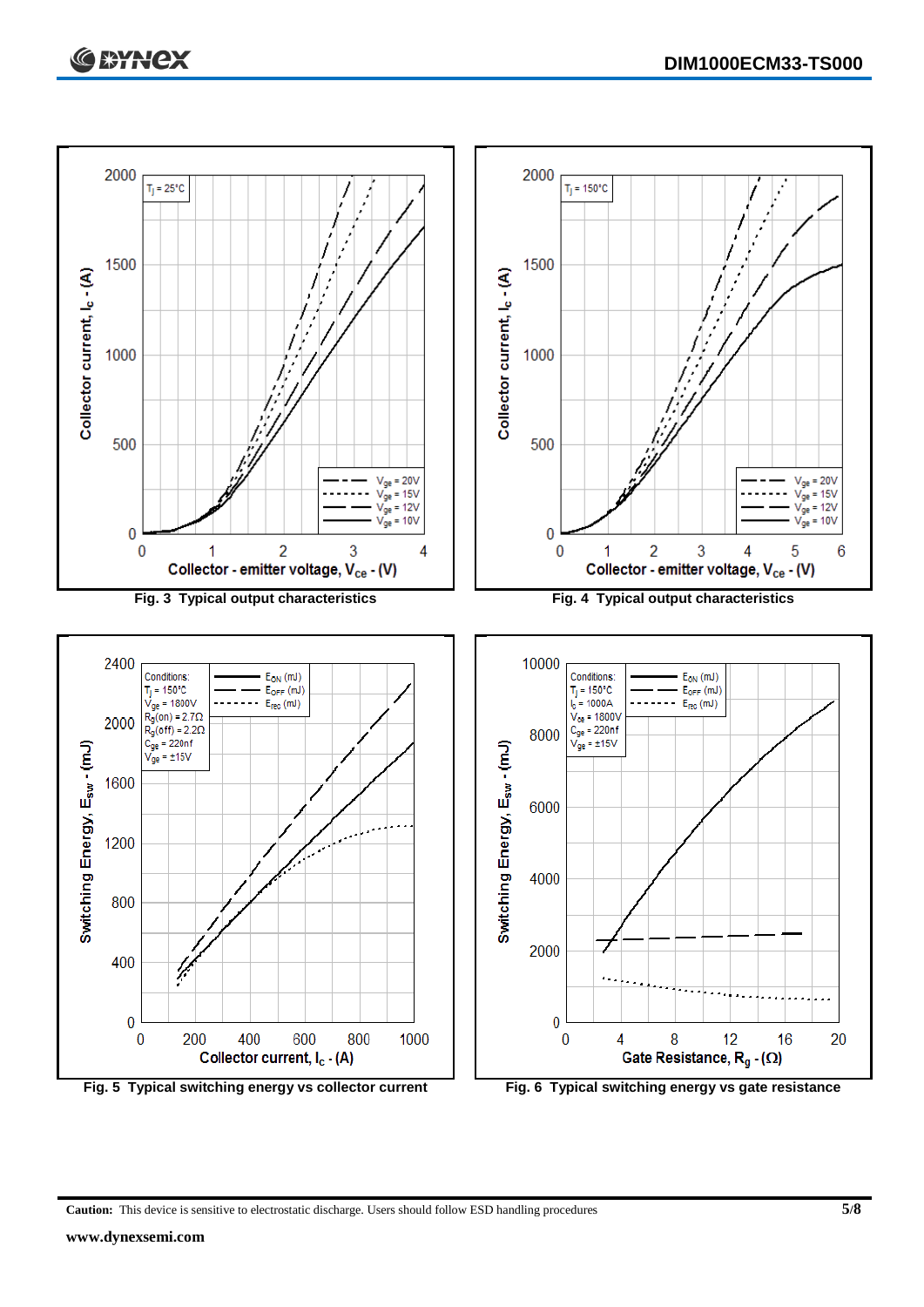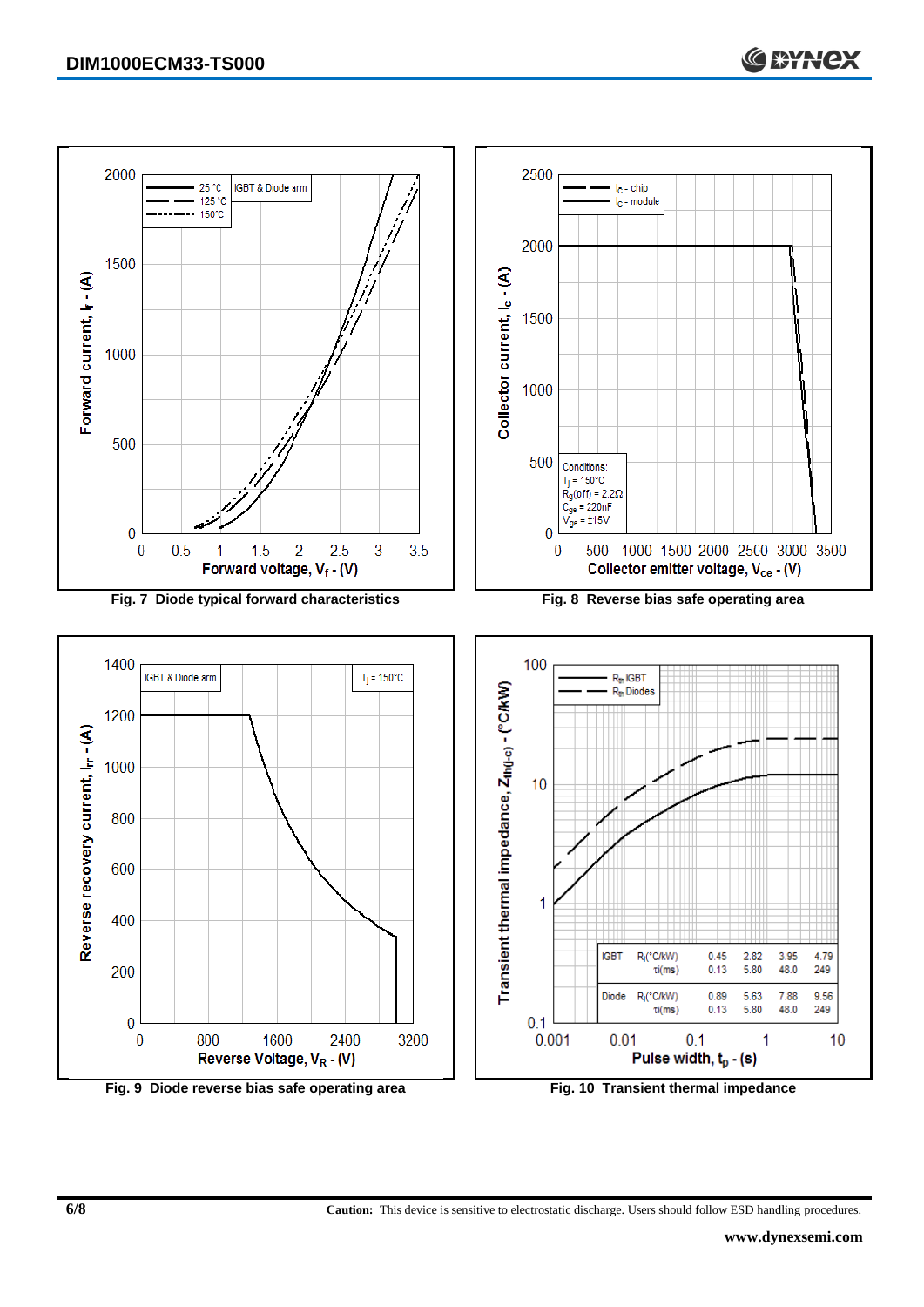

#### **PACKAGE DETAILS**

For further package information, please visit our website or contact Customer Services. All dimensions in mm, unless stated otherwise. **DO NOT SCALE.**



**Caution:** This device is sensitive to electrostatic discharge. Users should follow ESD handling procedures **7/8**